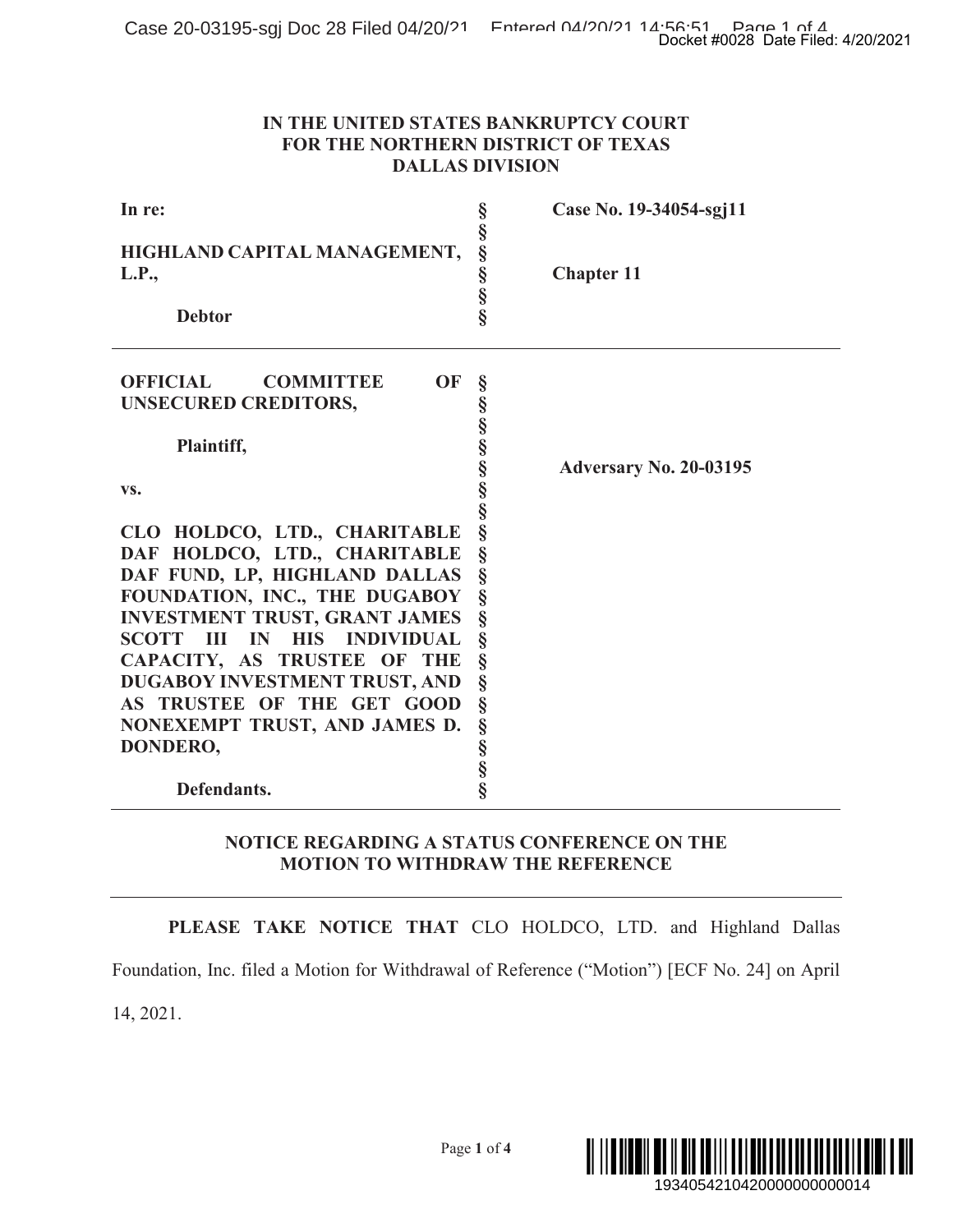**PLEASE TAKE FURTHER NOTICE THAT** a copy of the Motion can be obtained via the Court's Document Filing System, https://ecf.txnb.uscourts.gov, or by requesting same from counsel for the Debtor.

**PLEASE BE FURTHER ADVISED** that a WebEx status conference will be held in connection with the Motion, on the **3rd day of June, 2021, at 9:30 a.m.**, before Hon. Stacey G. Jernigan in the United States Bankruptcy Court for the Northern District of Texas (Dallas).

> For WebEx Video Participation/Attendance: Link: https://us-courts.webex.com/meet/jerniga

For WebEx Telephonic Only Participation/Attendance: Dial-In: 1.650.479.3207 Meeting ID: 479 393 582

A copy of the WebEx Hearing Instructions is attached hereto.

**PLEASE TAKE FURTHER NOTICE THAT** by agreement of the parties, any response

to the relief requested in the Motion shall be filed with the Clerk of Court on or before **May 21,** 

# **2021.**

Dated: April 20, 2021

Respectfully submitted,

# **KELLY HART PITRE**

*/s/ Louis M. Phillips* 

**Louis M. Phillips (#10505)**  One American Place 301 Main Street, Suite 1600 Baton Rouge, LA 70801-1916 Telephone: (225) 381-9643 Facsimile: (225) 336-9763 Email: louis.phillips@kellyhart.com

Amelia L. Hurt (LA #36817, TX #24092553) 400 Poydras Street, Suite 1812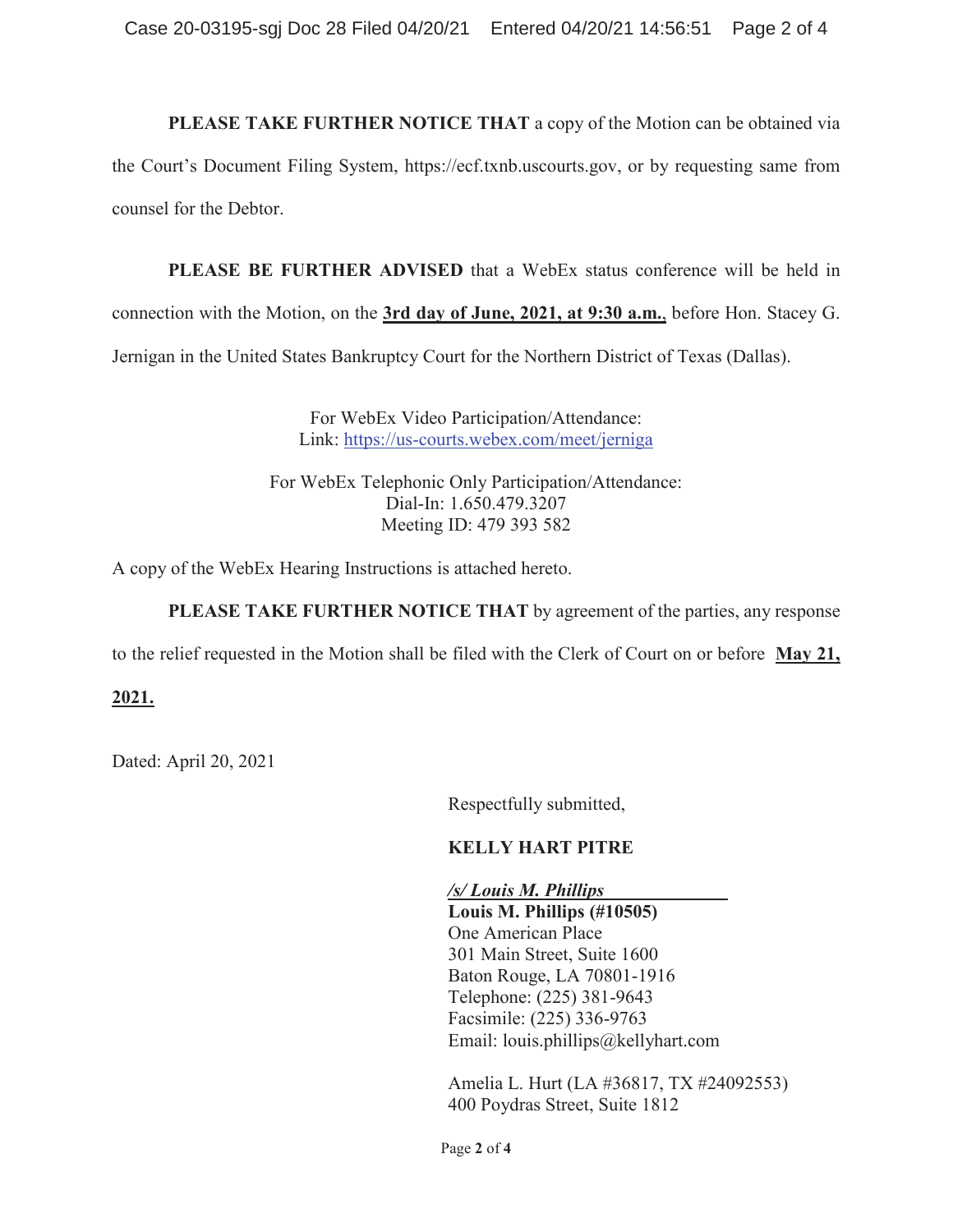New Orleans, LA 70130 Telephone: (504) 522-1812 Facsimile: (504) 522-1813 Email: amelia.hurt@kellyhart.com

and

## **KELLY HART & HALLMAN**

Hugh G. Connor II State Bar No. 00787272 hugh.connor@kellyhart.com Michael D. Anderson State Bar No. 24031699 michael.anderson@kellyhart.com Katherine T. Hopkins Texas Bar No. 24070737 katherine.hopkins@kellyhart.com 201 Main Street, Suite 2500 Fort Worth, Texas 76102 Telephone: (817) 332-2500 Telecopier: (817) 878-9280

ATTORNEYS FOR CLO HOLDCO, LTD. AND HIGHLAND DALLAS FOUNDATION, INC.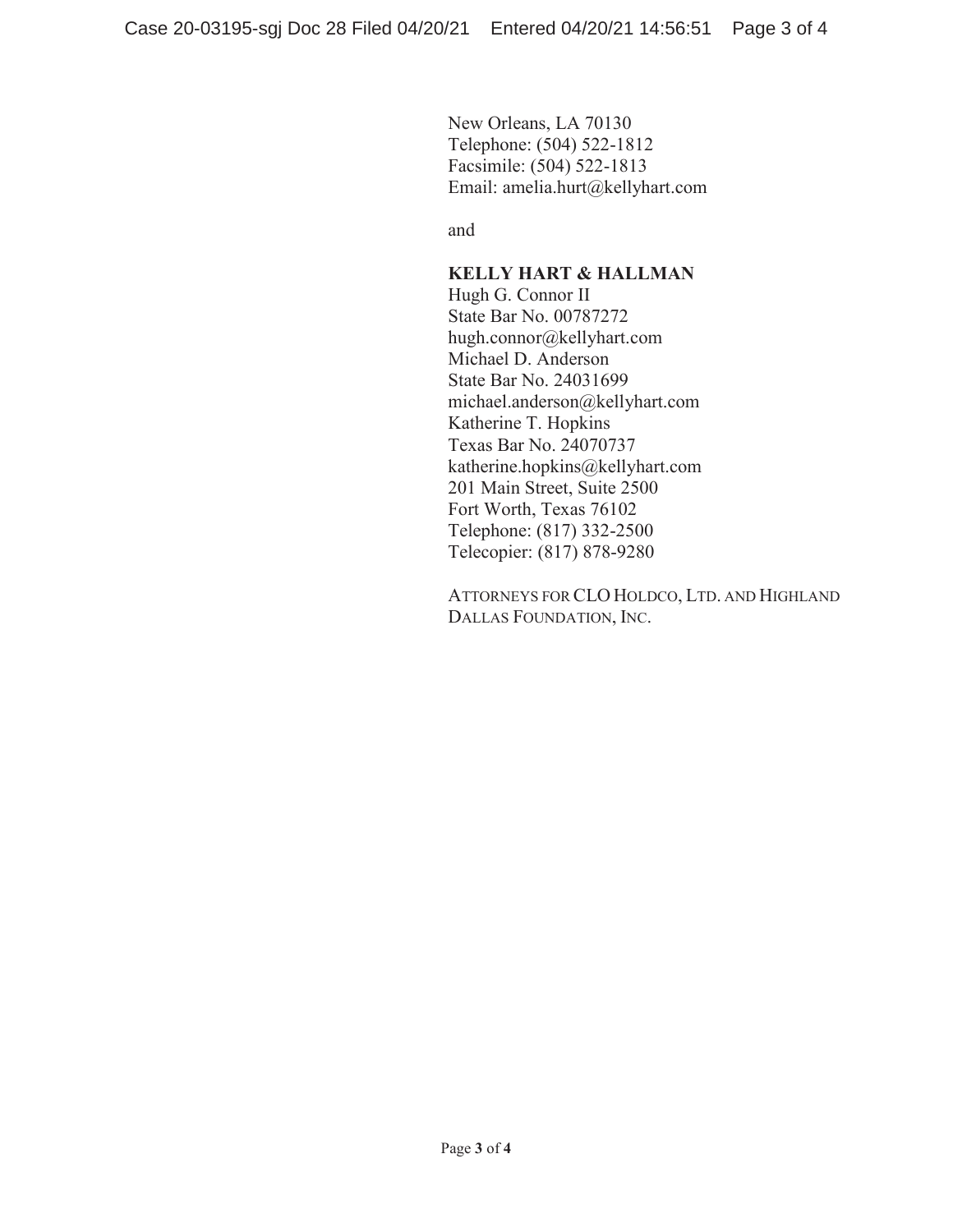# **CERTIFICATE OF SERVICE**

I, undersigned counsel, hereby certify that a true and correct copy of the above and foregoing document and all attachments thereto were sent via electronic mail via the Court's ECF system to all parties authorized to receive electronic notice in this case on this April 20, 2021 and by U.S. Mail to the following parties:

| Paige Holden Montgomery                                        | John J. Kane                  | Bryan C. Assink             |
|----------------------------------------------------------------|-------------------------------|-----------------------------|
| Sidley Austin LLP                                              | Kane Russell Coleman Logan    | Bonds Ellis Eppich Schafer  |
| 2021 McKinney<br>Avenue,                                       | <b>PC</b>                     | Jones LLP                   |
| Suite 2000                                                     | 901 Main Street               | 420 Throckmorton St., Suite |
| Dallas, TX 75201                                               | Suite 5200                    | 1000                        |
|                                                                | Dallas, TX 75202              | Fort Worth, TX 76102        |
|                                                                |                               |                             |
| Counsel for Plaintiffs Official<br>Counsel for Defendant Grant |                               | Counsel for Defendant James |
| of Unsecured<br>Committee                                      | James Scott III, Individually | D. Dondero                  |
| Creditors                                                      | and in his capacity as the    |                             |
|                                                                | trustee of The Dugaboy        |                             |
|                                                                | Investment Trust and as the   |                             |
|                                                                | trustee of The Get Good       |                             |
|                                                                | Nonexempt Trust               |                             |
|                                                                |                               |                             |

*/s/ Louis M. Phillips* 

Louis M. Phillips